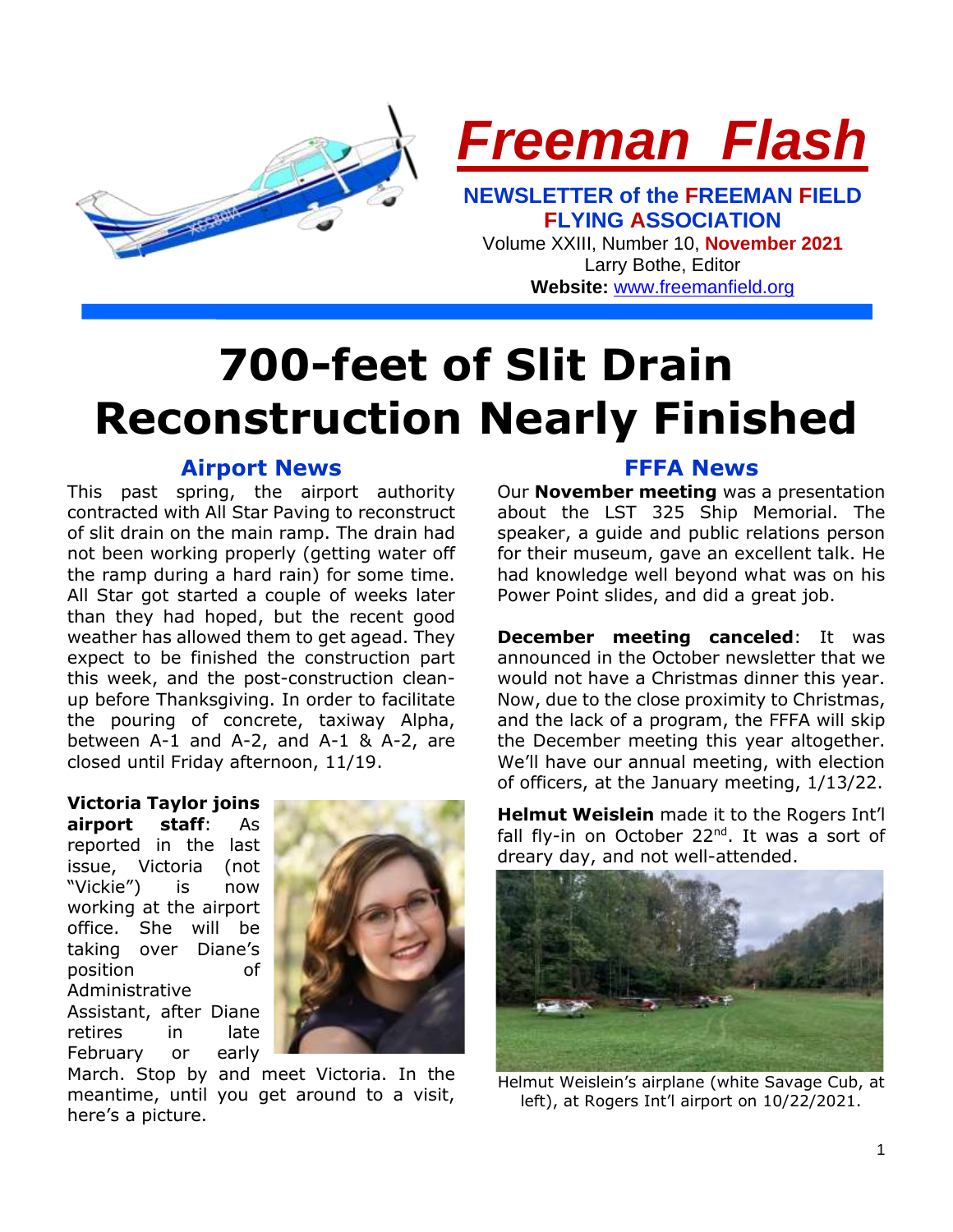## **Museum Archives News of the Freeman Army Airfield Museum**



*The Freeman Army Airfield Museum is a completely separate entity from the Freeman Field Flying Association. Some of our board members (L. Bothe, K.* 

*James) overlap. The FFFA on occasion supports the museum with gifts of money for worthy projects. FMI [www.freemanarmyairfieldmuseum.org.](http://www.freemanarmyairfieldmuseum.org/)*

The museum has received the fuselage of the replica Me-163 German rocket plane that Tim O'Connor was building before he passed away late last year. Right now, it is in the museum annex building, on display.



Replica Me-163 fuselage in the museum annex.

The challenge was to find someone to finish the work that Tim started. We are indeed fortunate the Monte Gullion (recently retired from AT&T), assisted by Brian Higginbotham, has agreed to take on the project next summer. Here's what it will look like after Monte and Brian are finished.



Me-163 replica at the Air Force Museum.

A long-term project was completed in early November. About a year ago, museum president Joe Clegg decided we needed to clean up the Focke-Wulf-190 vertical stabilizer and rudder that were dug up on the field back in 1997 or 98. It was full of caked-

in mud that was more like concrete. Besides cleaning out the tail, he decided to install the strut for the retractable tailwheel that we had in storage for a long time. The strut had to be cleaned as well.

Work on the vertical stabilizer had to be performed with extreme care, because it is badly corroded from being buried for 50 years. It is large, heavy, and unwieldy; and needed a stand to facilitate cleaning and repairs, and to display the tail when it was completed. Our friends at Crane Hill Machine fabricated a sturdy roll-around stand that Joe designed.



Fw-190 vertical tail, with tailwheel strut

With the cleaning and repairs to the vertical stabilizer and tailwheel strut under way, and the stand being built, the only thing lacking was a wheel and tire. Larry Bothe paid a visit to David Lowe, over near Madisonville, KY, and David gave us a wheel and tire from a Cessna 150 that fit almost perfectly, and looks about right. We had an axle, with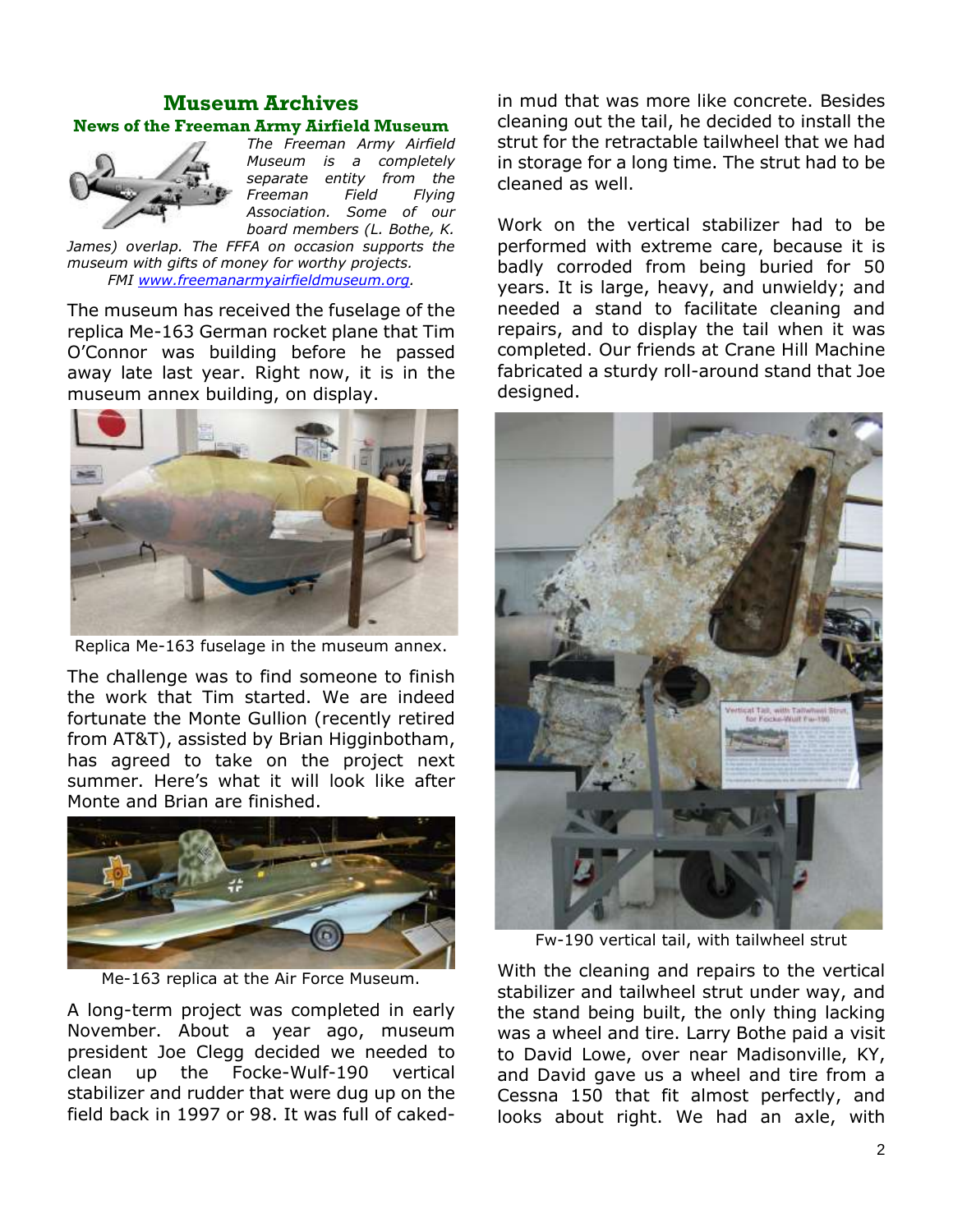adapter, machined that fits the German tailwheel yoke, and we were in business! It all went on display November  $6<sup>th</sup>$ .

The museum will soon be adding a WWII Jacobs radial engine (used in a UC-78, "Bamboo Bomber") to its collection. We have to go to Sheridan, IN to get it, which we hope to do in the next week or so. After we get the engine back to Seymour, a stand will have to be fabricated in order to display the engine properly.

Finally, museum president Joe Clegg has a Rolls-Royce Merlin V-12 engine (powered the P-51 fighter airplane) in his personal collection. He is going to loan it to the museum, to round out our *Engines* display. Once we have both the Jacobs and the Merlin, we will have one of each of the four most common engine configurations used during the WWII era. Those 4 configurations are the flat, horizontally opposed piston engine (we have a 4-cylinder Franklin), V-12 piston engine (the Merlin), radial engine (the Jacobs) and a pure jet engine (Allison J33, also on loan from Joe Clegg). We are very pleased to have these additional engines come our way.

### **LSC Glider News – Gotta Go !!!** By Steve Hayes

*Ed. note: As you read this article, remember that the author is a doctor. Medical appliances are right up his alley.*

Imagine - 8,000 scattered with solid 4-8 knot lift (1 knot up or down is 100 ft/min). You are having the best flight of the year, three hours into what could be a six-hour flight and a personal best for distance. Then it happens, bladder pressure, and you've gotta go! You better hope you have a urine management system installed and perfected in your glider. Our power pilot friends often have a similar problem. They want to use the maximum range of their aircraft. Unscheduled stops are inconvenient and inefficient. Urine management is a problem.

Before we start our travels through the urine swamp, we should begin our discussion with consideration of dehydration/hydration, salt, and energy. Although many pilots still believe in dehydration prior to and during a flight, there is ample data to show that our bodies/brains function optimally in a hydrated state. Glider, and some general aviation power pilots, fly in cockpits with full plexiglass canopies (a small greenhouse). We only find shade if we are lucky enough to be under cloud. At times, sweating is intense, leading to rapid dehydration. To prevent inordinate fatigue, frequent hydration is a must (enough to be urinating about once per hour). Under extreme summertime conditions, a couple of salt tablets during a flight replace electrolytes lost by sweating and urination. Consuming fluids and snacks regularly during a flight maintains energy levels, alertness, reflex speed, normal muscle function, and prevents fatigue. We need a way to manage the resulting urine.

One might think it is easy to pee in a bottle or manufactured urinal for both men and women, but for glider pilots you would be wrong. Unlike our general aviation friends who sit upright in a seat with legs dangling (much like a car seat), glider pilots sit semireclined, with their bottom sides in a curved depression. For most of us sailplane folk, that would mean going inverted to use a urinal, without having an assisted device. So standard airplane urinals, of which there are many on the market, don't work for glider pilots, especially our women pilots.

We have basically two options for relief systems:

1. Install a permanent straight-line PVC tube from the cockpit through the belly of the aircraft. Use an external condom on the penis attached to tubing that can be extended and retracted through the PVC. Sounds great, doesn't it? There are some other considerations here. Pee freezes. The tubing extended through the PVC should have a side vent controlled by a three-way valve (above the PVC)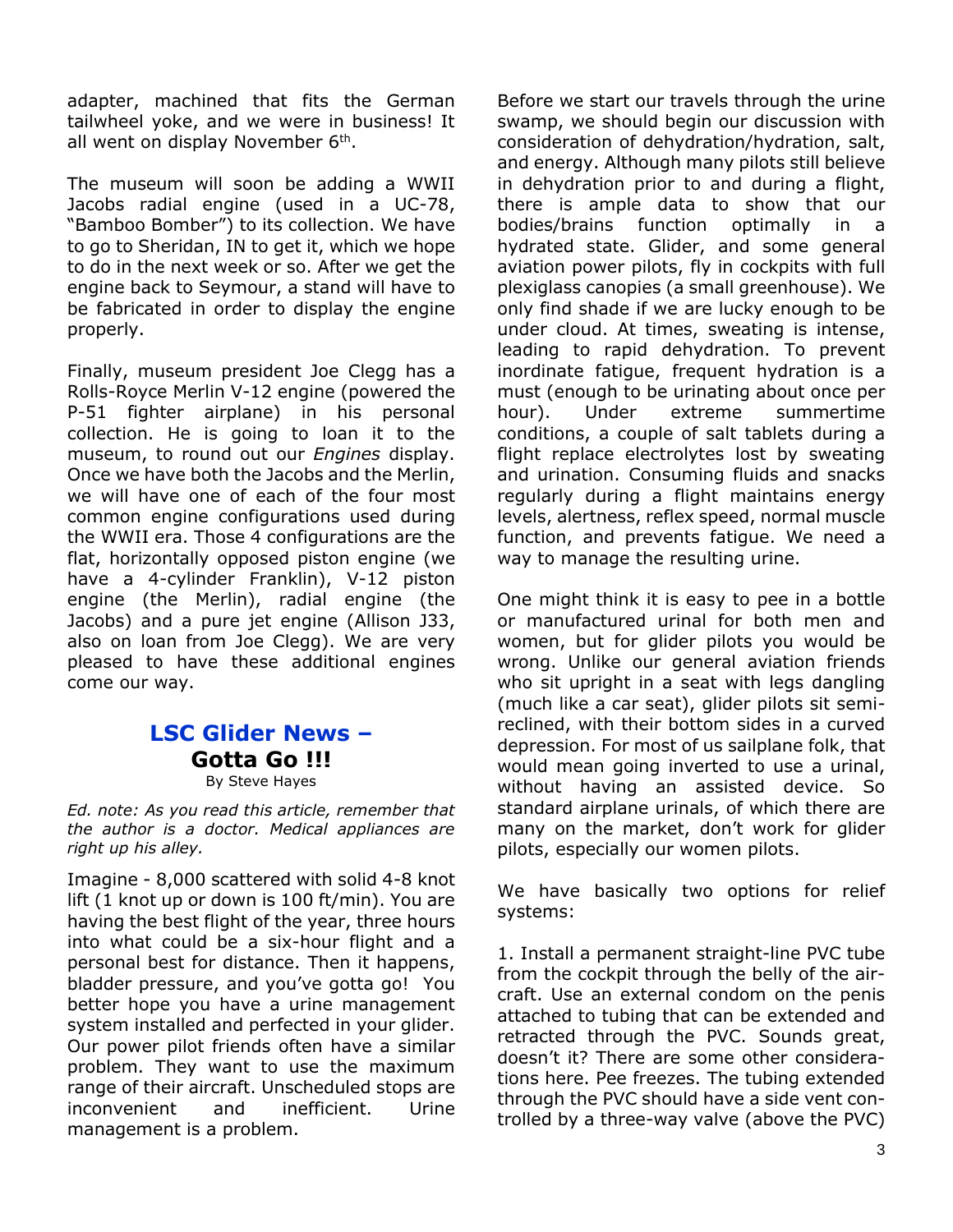so the urine tube can be flushed with air to clear residual urine. Pee is corrosive, so one must clean the fuselage and lower rudder, including the lower hinge, frequently. Pee also stinks. Urine expert Garrett Willat\* admonishes pilots to seek the advice of an A&P before drilling a hole in your aircraft.



Condom with tubing connection

2. More popular is a simple self-contained system consisting of an external condom on the penis, attached to a tube draining into either a bottle or a bag on the floor of the glider. Bags can easily be changed without mess. Depending on the type of bag used, a three-way valve and vent tube may be useful. Excess air can be released from the drain valve on the bag without mess. Others use the condom with a shorter tube that drains into a plastic freezer bag filled with Depends fragments, or chemicals to solidify the urine and neutralize the odor. *Restop* and *Travel-John* are the two most popular chemical filled bags. Both are available from Amazon: Restop, 20 oz capacity, box of three approx. \$10; TravelJohn, box of six approx. \$18.

The critical part of either system is choosing your favorite condom. Allow me to share my first search for the right one. Being conscientious, I wanted to perfect my system before flying with it. Online, I ordered a sample pack of ten condoms to try. I immediately eliminated the ones without adhesive. The first one I used went on easily and provided a good connection point for tubing. Taking it off was another story. I think it was attached with Super Glue! I started cutting hairs that were stuck under the condom. When I drew first blood, I loudly called for my wife. When she examined the problem she said, "get me those surgical scissors you have; I'll take care of it." Twenty minutes of cutting and pulling and bleeding freed me. Wow! It took me two weeks to heal. Now I'm beginning to think; is cross-country flying really worth it? But I continued my search for the right condom, and settled on the Conveen Optima selfsealing, 30mm, long barrel. 32mm condoms sometimes leaked under the barrel. 30mm seems just right for me. A box of 30 condoms costs about \$50, online.

Our female glider pilots have unfortunately been ignored by product development when it comes to urine management. Nearly all women flying long flights use Depends and put up with all their drawbacks. Well ladies, the Air Force has not forgotten you!! Flights have been getting longer with midair refueling. The old "piddle pack" system requires some degree of undressing to replace pads and has been found to be inadequate. In conjunction with Omni Medical Systems, the Air Force has developed the Aircrew Mission Extender Device (AMXDmax), which is now in use by the Air Force and Navy. The new device is hands free. It is a black pair of tight-fitting boxer shorts concealing a cup or pad. It is easily worn under outer clothing. Sensors in the cup/pad can sense urine within 1 second, activating a battery driven pump which will dry the cup/pad and drain the urine into a 1.7-quart collection bag. The device uses rechargeable batteries. It also drains all residual urine out of the tubing to prevent freezing.

I contacted Omni Medical Systems and talked with their marketing department. I was told that several systems have already been purchased by glider pilots, as well as general aviation pilots. Look, we all know that airplanes of any type are money sinks. What is more important, \$2,980 or extended flights and fun??

\*Acknowledgement: Over the last 10 years or so, Garret Willat has been the most vocal sailplane pilot writing about urine management. Much of what is in this article is taken from his writings in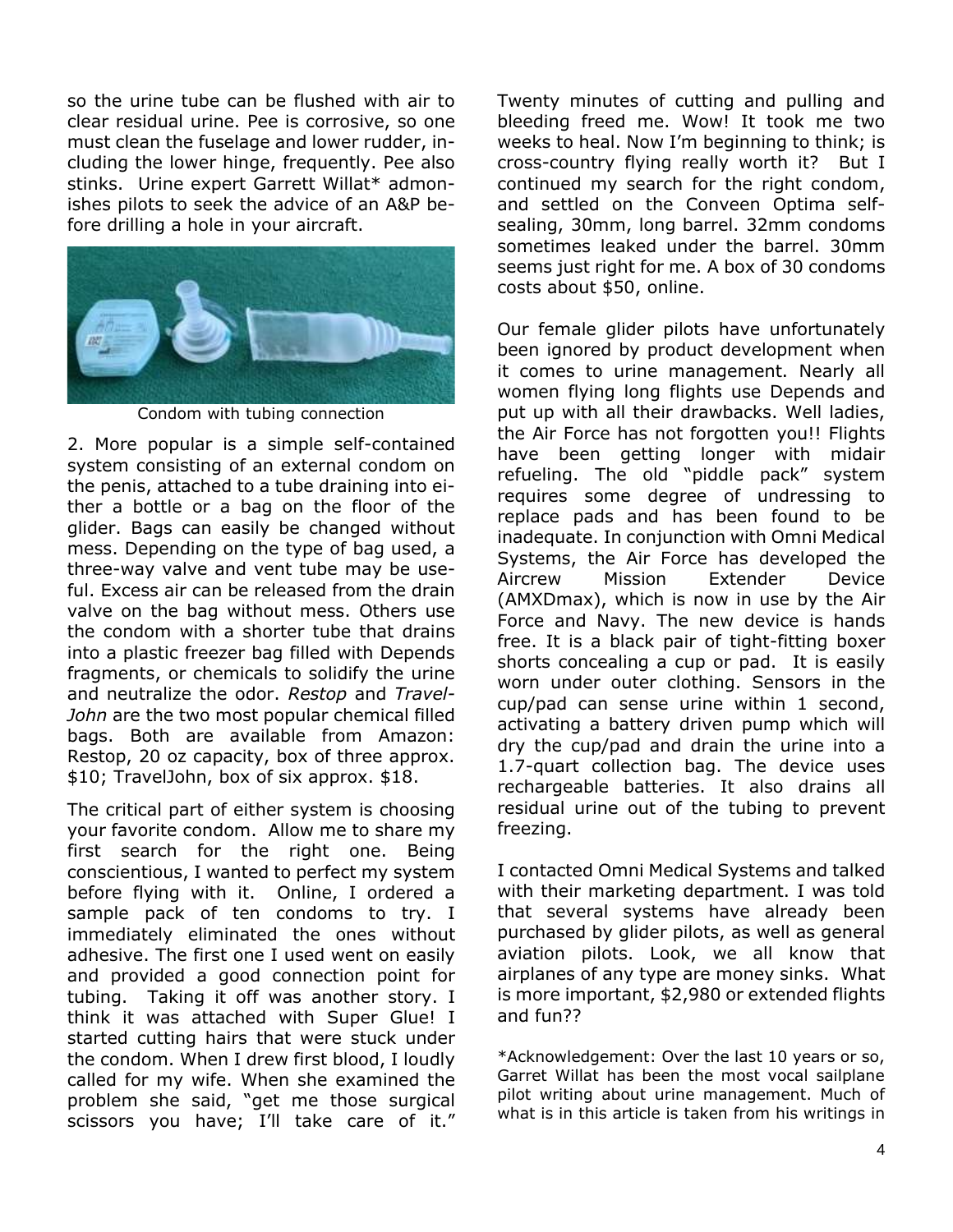the *Wings and Wheels Newsletter*, and from his article in *Soaring Magazine; Factors to think about before installing the system*, December 2019, pp 40-41.

## **Airline Perspective –** Low-Cost vs. National/Major (and Cargo) Carriers By Adam Springmeyer

Hello to all! I want to wish all of our members a happy and safe Thanksgiving holiday. This month's article is in response to a request from one of our members. He wants to know the main difference between Low-Cost Carriers and the National and Major Carriers, from a Pilot's perspective. Thank you for the suggestion, and please keep them coming!

There are three (3) classifications of airlines in the United States; Major, National, and Regional. All 3 have to be approved by the FAA under Part 121 of the FARs. Major means really big, with revenues of 1 billion dollars or more annually. Airlines designated as National have revenues between \$100 million and \$1 billion. Regional airlines have revenues less than \$100 million, and fly on routes from an approved National or Major Airline, with their brand.

There are other categories used when referencing airlines. An airline can be called a Low-Cost Carrier, a Legacy Carrier, or a Cargo Carrier. These titles do not classify an airline with respect to the number of passengers carried or monies earned. For the title of Legacy Carrier, they must have been around since the Airline Deregulation Act of 1978. There are only six remaining airlines to hold that title today: American, Delta, United, Southwest, Alaska, and Hawaiian. The list used to be much larger; however, it shrank over the years due to bankruptcies and mergers.

A Low-Cost Carrier is just what the name implies. These carriers are selling you a flight from one airport to another at a very low fare. Most of the time these fares are one-way,

and do not include any extras, such as free carry-on bag, checked bags, or services on board the aircraft. There are several Low-Cost Carriers currently flying in the United States; Breeze, Spirit, Southwest, Allegiant, Sun Country, Jet Blue, and Frontier. Cargo carriers such as FedEx, United Parcel Service (UPS), Atlas, and Kalitta have the primary mission to move packages and cargo from one location to another, also under FAR Part 121 rules. Atlas, Kalitta, and previously UPS, carried passengers as a part of their revenue stream.

From a Pilot's perspective there are no basic differences between all these carriers. Each pilot is trained to the standards set in FAA FAR Part 61.151, and their respective companies Flight Operations Manual (FOM.) Each pilot chose their respective airlines based on quality of life, compensation, health insurance, travel benefits, bases, equipment flown, contract, days off, etc. The only thing that's different from a pilot's perspective is what the airplane has painted on the side, who signs the paycheck, and the uniform we wear.

The only differences that a pilot can see between the airlines, especially at the Regional Level, are how a pilots act toward one another. I have seen pilots who are down to earth, welcoming, and willing to talk with you no matter what company you work for. I have also seen the exact opposite! The bottom line is that we are all professional aviators, and we all do a great and safe job!

Thanks to each and every member for reading these articles, and to the ones who send in requests for different topics. If you have any questions that you would like answered, please email me at [adam.springmeyer@gmail.com.](mailto:adam.springmeyer@gmail.com) Fly Safe, and Blue Skies.

## **Happy Thanksgiving!**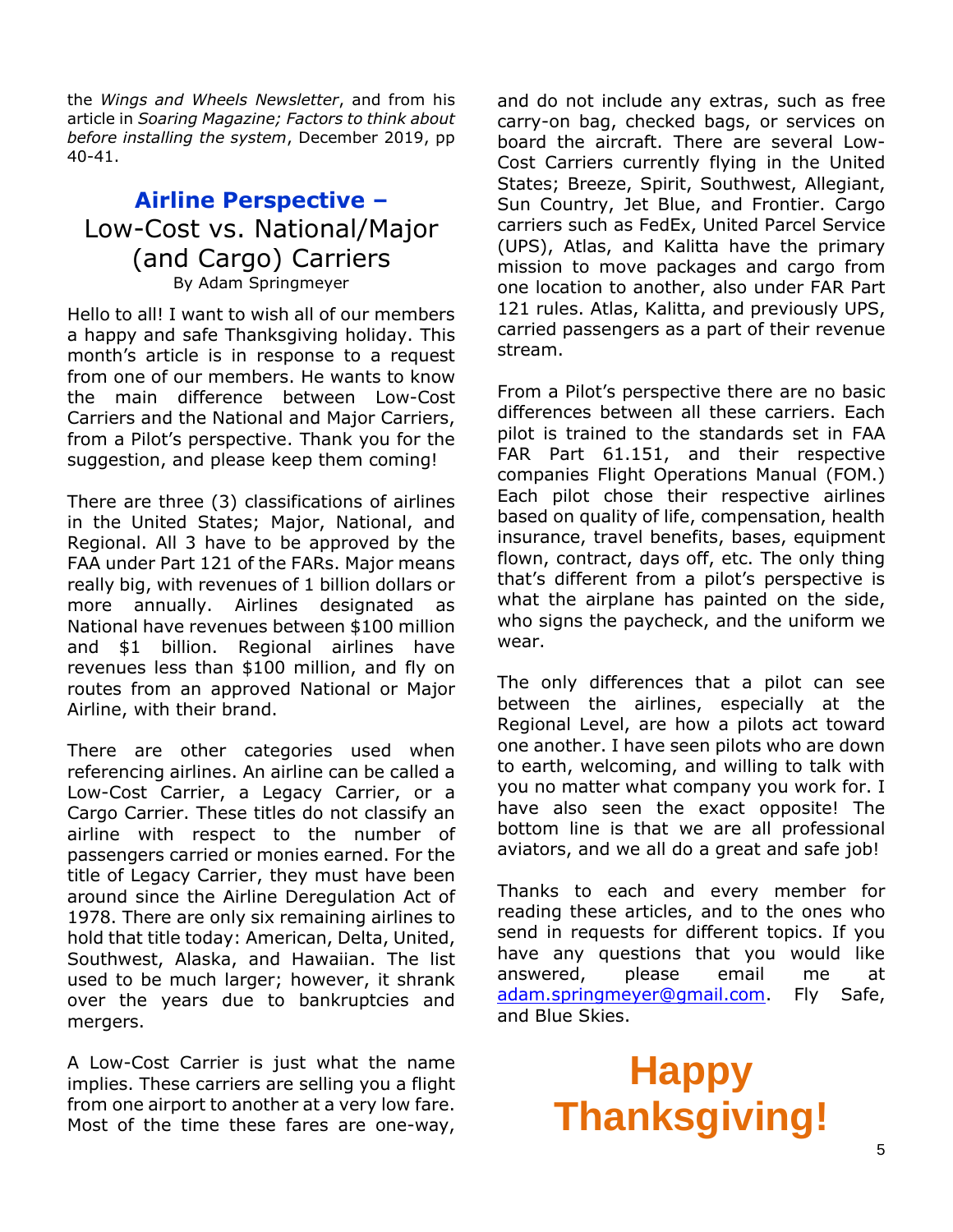#### **Seymour Glider Operation Information**

The Louisville Soaring Club would like aircraft flying at SER to know that the gliders almost always operate off runways 14/32. However, that does not mean that the wind favors 14 or 32. The gliders and tow plane use 14/32 because it is convenient to where the gliders are stored. … All the gliders have radios. When approaching the field, especially on weekends, call addressing *Seymour Glider Operations* and ask where the gliders are; they will tell you. It actually works best, when glider operations are in progress, for power planes to use 5 or 23. FMI [www.soarky.org,](http://www.soarky.org/) or call Mike Carlson, President, 502-321-6349.

#### **FFFA Officers - Contacts**

**Karen James**, President, 812-498-4482 [Flygirl172@me.com](mailto:Flygirl172@me.com) **Jan Sipes**, Vice President, 812-522-9446 [sipesj@hotmail.com](mailto:sipesj@hotmail.com) **Brett Hays**, Secretary, 812-528-2186 [brett@bretthays.law](mailto:brett@bretthays.law) **Larry Bothe**, Treasurer/Membership, 812-521-7400 [LBothe@comcast.net](mailto:LBothe@comcast.net) **Barty Moffett**, Board, 812-528-0012 [barty@barty.com](mailto:barty@barty.com) **Tom Hallow**, Board, 812-569-4293 [hallow1950@gmail.com](mailto:hallow1950@gmail.com) **Zach Grant**, Board, 317-201-4293 [L1011jock@sbcglobal.net](mailto:L1011jock@sbcglobal.net)

## **Local Event Calendar at a Glance**

FFFA December meeting: No Christmas dinner. Maybe we'll skip it entirely. More next month.

Local aviation events are about over for 2021. Here are some important dates for advance planning in 2022:

 Sun 'n Fun 2022 April 5-10 AirVenture 2022 July 25-31

\*\* Two asterisks mean Cliff Robinson will be performing an air show at that event; \*one asterisk means Cliff will be there offering Stearman rides, but no air show. If you want to see world-class aerobatics with no admission charge, attend one of the shows.

**Remember: No FFFA meeting or Christmas dinner in December, this year. But we will publish a newsletter.**

## **Association & Meeting Information**

**Freeman Field Flying Association** meets the 2nd Thursday of each month, 7:00 PM, at the Freeman Army Airfield Museum. No meeting in July. Christmas dinner in December. *Join FFFA:* Dues are \$10 per year. Send a check, payable to *FFFA*, to Larry Bothe, 1082 Governors Ln, Seymour, IN 47274-1135. Include e-mail address and phone number. ½ price after the 4<sup>th</sup> of July.

**Airport Authority** meets the 3<sup>rd</sup> Monday of each month at 7:15 PM, terminal building conference room. **Freeman Army Airfield Museum** board meets the 3rd Tuesday of each month, 6:00 PM, main museum building, Map Room.

*Freeman Flash* issues going back to 1999 are available if you contact the editor.

## **Help the Museum Amazon Smile**

Do you shop at Amazon? By going to [smile.amazon.com/ch/35-2060830](https://smile.amazon.com/gp/f.html?C=2G90H5KCIP85S&K=2VTXI0JVQ9P03&M=urn:rtn:msg:20200916150434fc881c11cab348d3a4f099162e20p0na&R=2UBM9H8M3BFTA&T=C&U=http%3A%2F%2FSMILE.AMAZON.COM%2Fch%2F35-2060830&H=CSZVRKAG4KHA6UFLZ5AQIJKTGP8A) to place your order, you can help the museum. Amazon will give  $1\frac{1}{2}$  of 1% to the museum, at no cost to you. Thanks for helping us this holiday season, and all year long.

#### **Kroger Community Rewards**

Kroger Foods (includes Jay-C Stores) has a program similar to Amazon. Most Kroger shoppers have a Kroger "frequent shopper" card. Go to [https://www.kroger.com/i/community/communit](https://www.kroger.com/i/community/community-rewards) [y-rewards](https://www.kroger.com/i/community/community-rewards) and register your card, Kroger will donate ½ of 1% to the museum, just like Amazon. You only have to register once; after that it's all automatic when you show your card at checkout.

## **Sell – Buy**

Have something you want to sell or buy? FFFA members get a free ad. Send an e-mail to **LBothe@comcast.net** to place an ad.

#### **Cherry Hill Aviation**

Aircraft Maintenance & Annual Inspections Tube & fabric work a specialty Aircraft sales, rental & flight instruction **Lance Bartels 812-322-6762**

### **Larry Bothe, Certified Flight Instructor**

Flight Reviews, Insurance Checkouts, Instrument Proficiency, Rusty Pilot refresher training, but no full certificate programs. **812-521-7400**